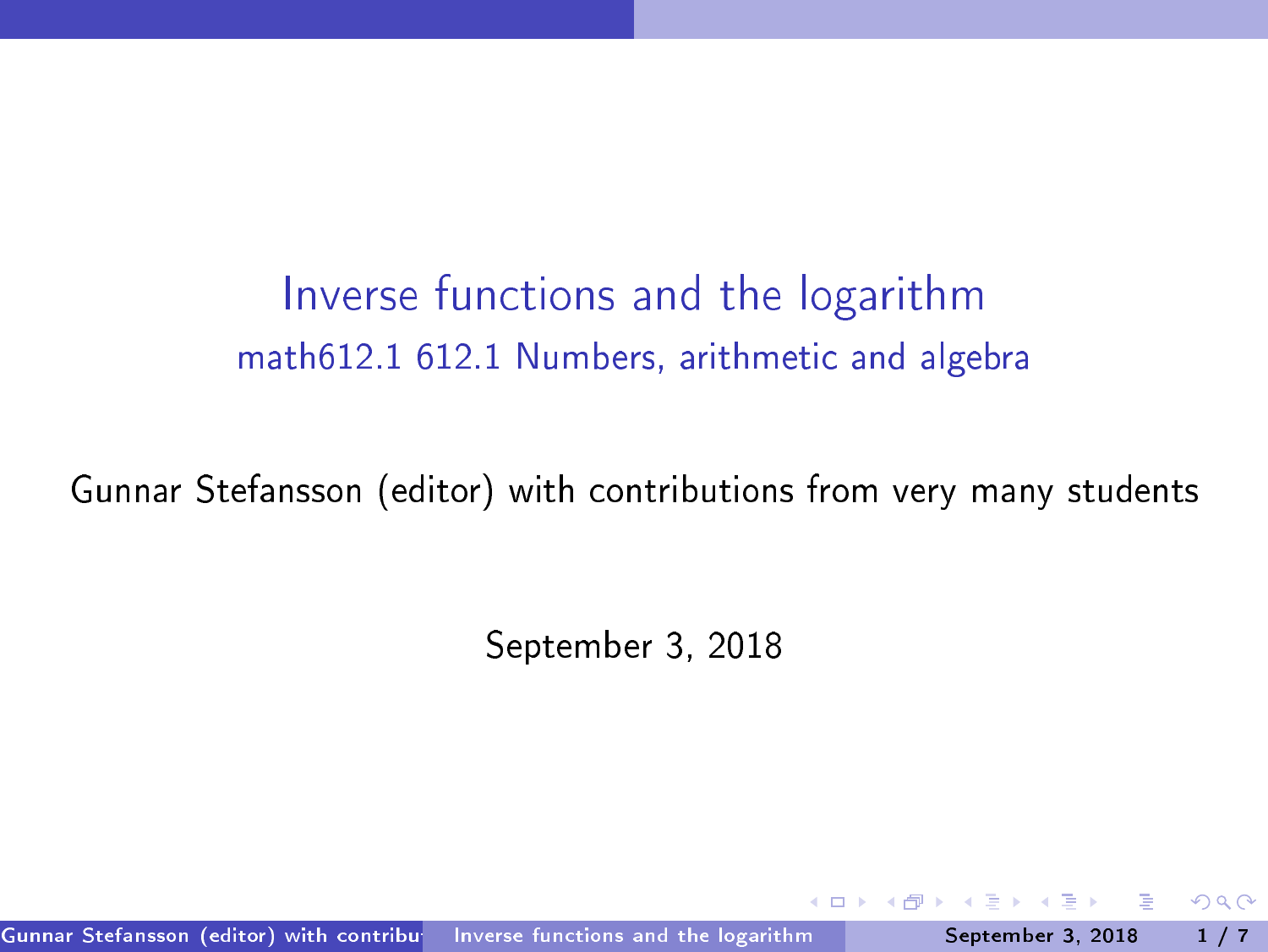### **Inverse Function**

#### If f is a function, then the function  $g$  is the inverse function of f if

$$
g(f(x))=x
$$

for all x in which  $f(x)$  can be calculated

**◆ ロ ▶ → 何 ▶** 

Þ

 $\rightarrow$ 

重

<span id="page-1-0"></span> $298$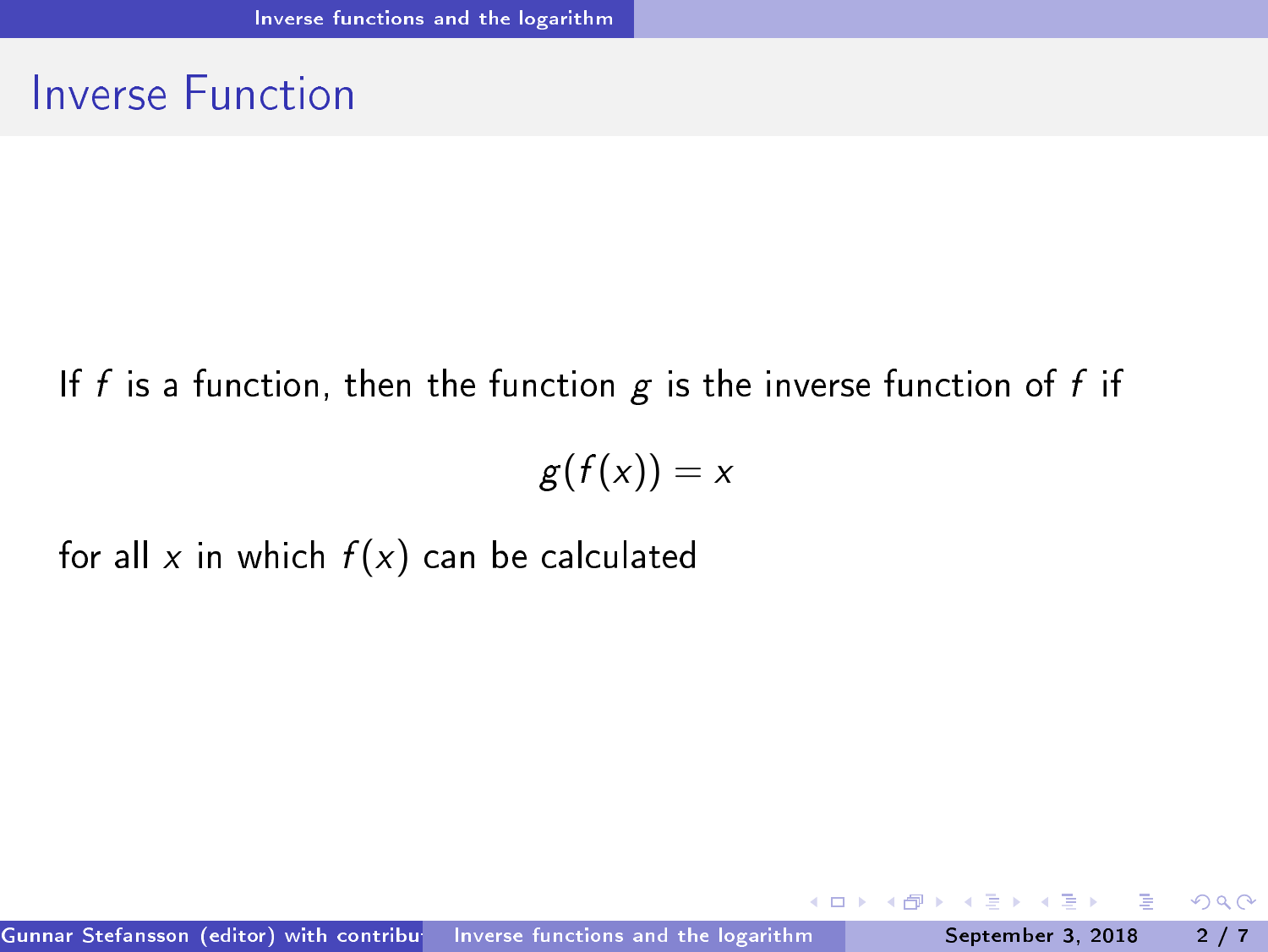### When the inverse exists: The domain question

Inverses do not always exist. For an inverse of <sup>f</sup> to exist, <sup>f</sup> must be one-to-one, i.e. for each x,  $f(x)$  must be unique.



<span id="page-2-0"></span>Figure : The function  $f(x) = x^2$ <br>does not have an inverse since  $f(x)=1$  has two possible solutions -1 and  $1$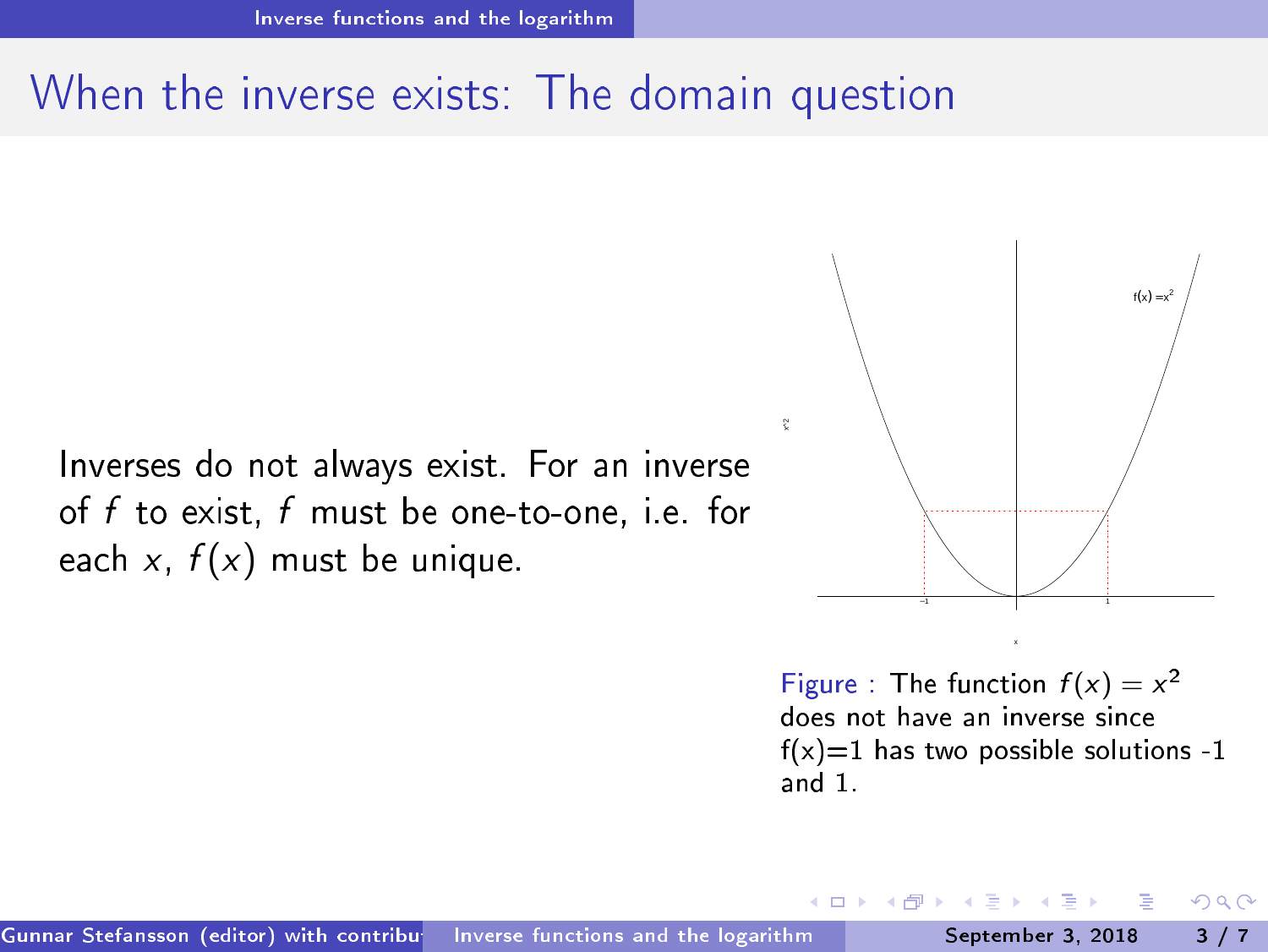# The base <sup>10</sup> logarithm

When  $x$  is a positive real number in  $x=10^\mathcal{Y}, \; \mathcal{y}$  is referred to as the base 10 logarithm of x and is written as:

$$
y = \log_{10}(x)
$$

or

 $y = log(x)$ 

4 D F

э

<span id="page-3-0"></span> $298$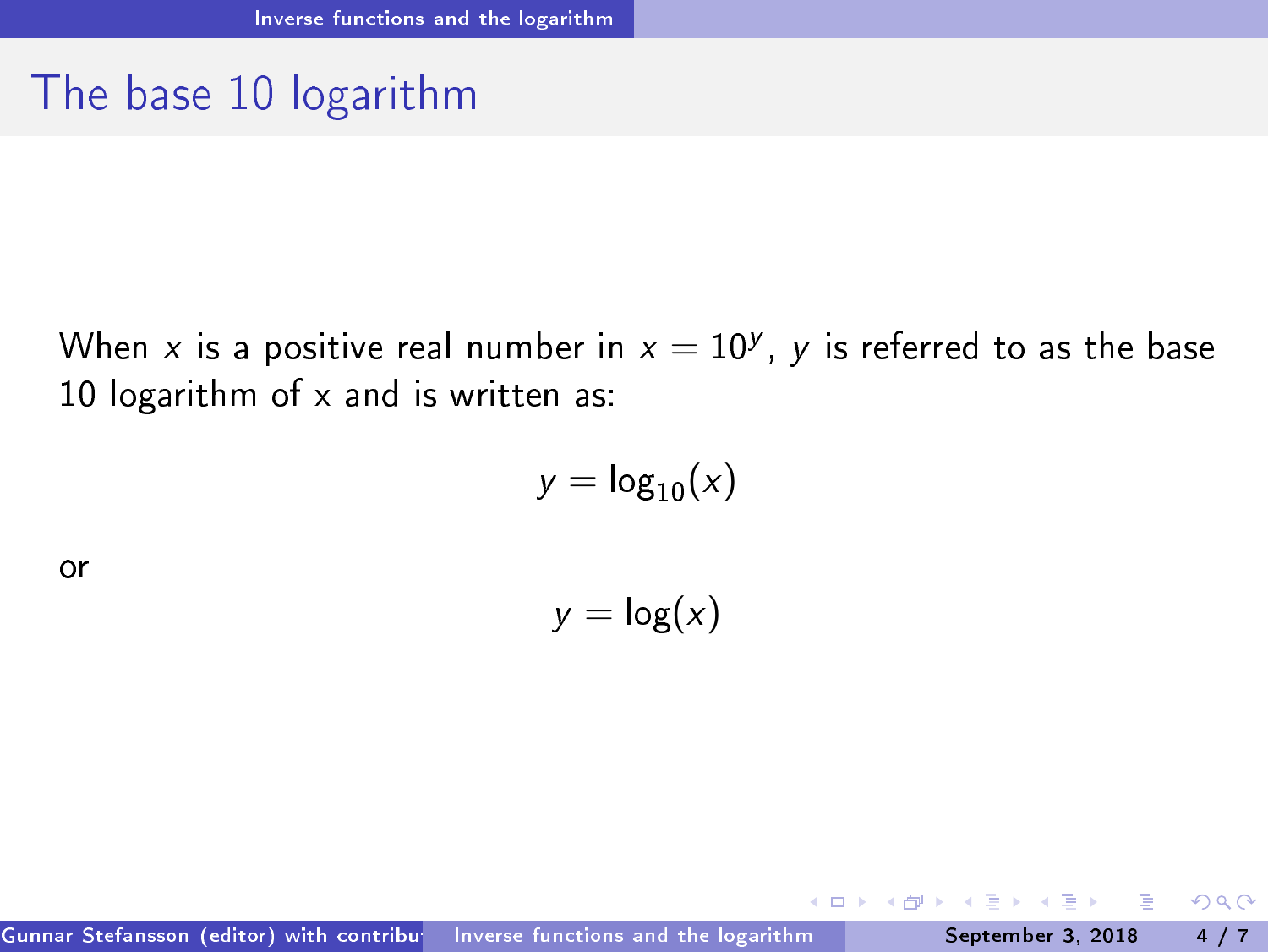## The natural logarithm

A logarithm with <sup>e</sup> as a base is referred to as the natural logarithm and is denoted as  $ln$ 

$$
y = \ln(x)
$$

ïf

$$
x=e^y=\exp(y)
$$

Note that *ln* is the inverse of exp.



<span id="page-4-0"></span>Figure: The curve depicts the fuction  $y = \ln(x)$  and shows that ln is the inverse of  $exp$  Note that  $ln(1) = 0$  and when  $y = 0$  then  $e^0 = 1.$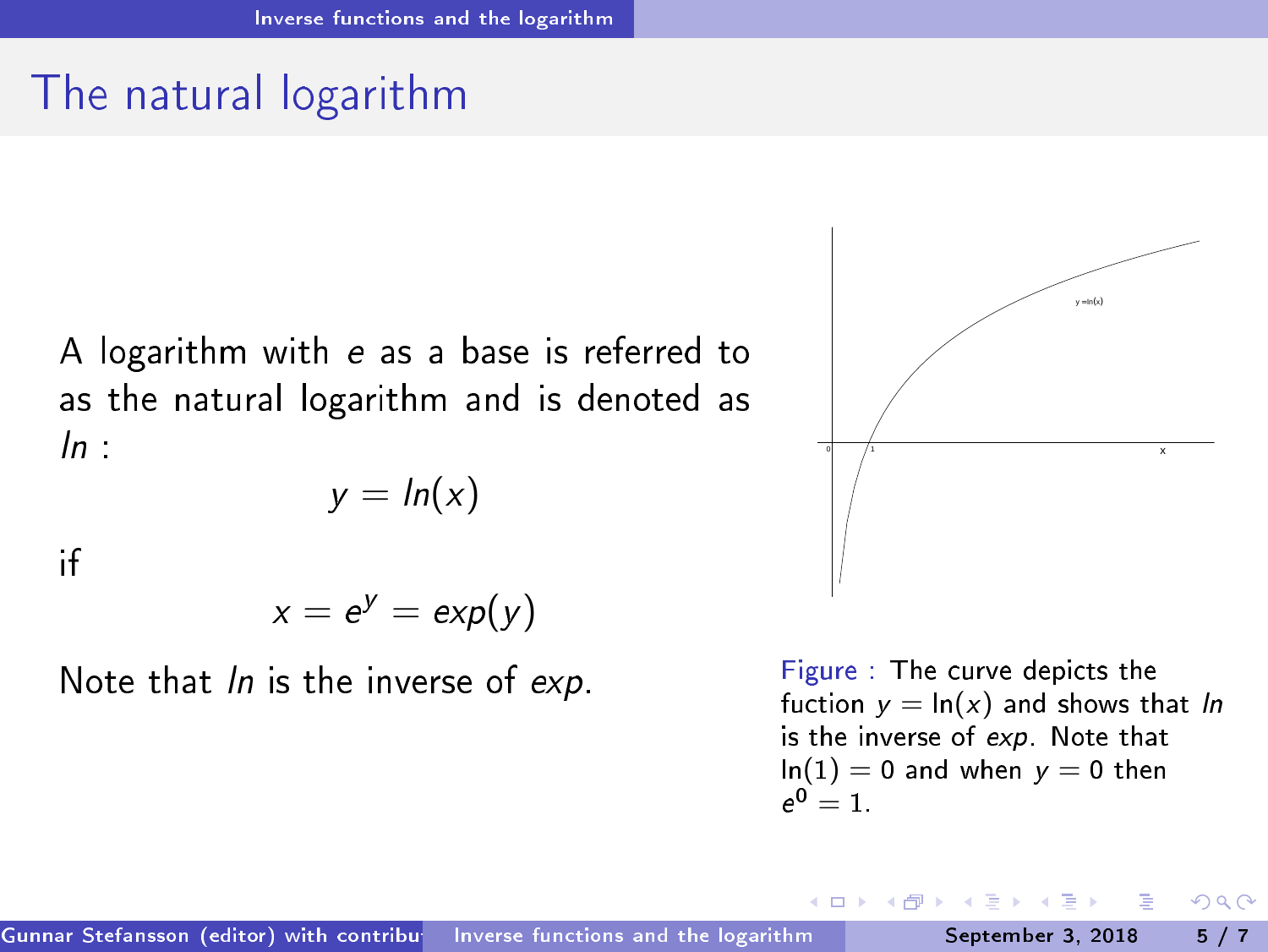# Properties of logarithm(s)

#### Logarithms transform multiplicative models into additive models, i.e.

$$
\ln(a \cdot b) = \ln a + \ln b
$$

<span id="page-5-0"></span>4 0 8